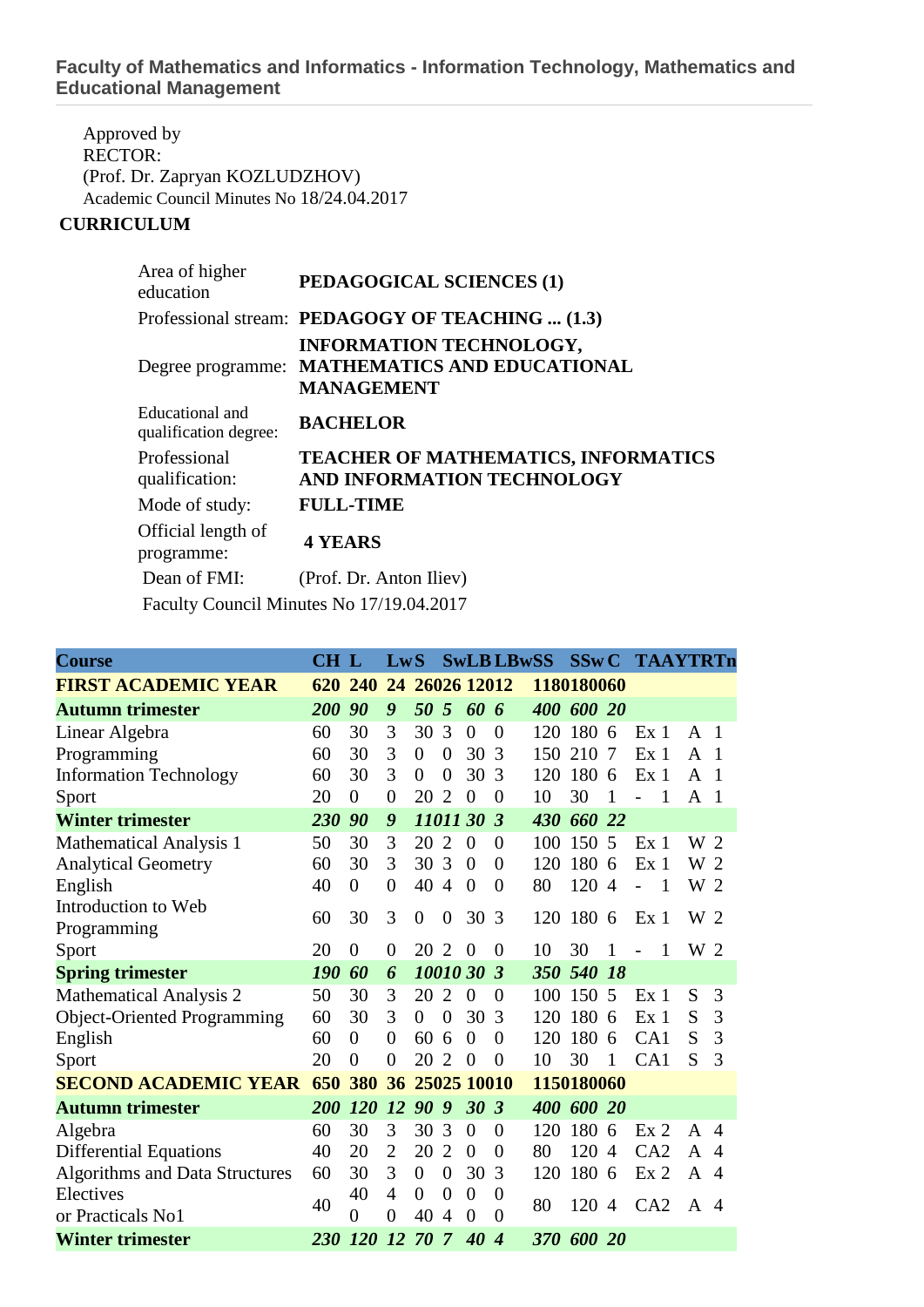| Geometry                                    | 60         | 30                           | 3                                  | 30                                 | $\overline{3}$                   | $\overline{0}$   | $\theta$                | 90         | 150        | 5                   | Ex <sub>2</sub> | W 5          |               |
|---------------------------------------------|------------|------------------------------|------------------------------------|------------------------------------|----------------------------------|------------------|-------------------------|------------|------------|---------------------|-----------------|--------------|---------------|
| Probability Theory and                      |            | 30                           |                                    | 20                                 | $\overline{2}$                   |                  | $\mathbf{1}$            |            |            |                     |                 | W 5          |               |
| <b>Mathematical Statistics</b>              | 60         |                              | 3                                  |                                    |                                  | 10               |                         | 90         | 150        | 5                   | Ex <sub>2</sub> |              |               |
| Web Design                                  | 60         | 30                           | 3                                  | $\overline{0}$                     | $\boldsymbol{0}$                 | 30               | 3                       | 90         | 150        | 5                   | CA3             | W 5          |               |
| Introduction to Educational                 | 50         | 30                           | 3                                  | 20                                 | 2                                | $\theta$         | $\overline{0}$          | 100        | 150 5      |                     | Ex <sub>2</sub> | W 5          |               |
| Management                                  |            |                              |                                    |                                    |                                  |                  |                         |            |            |                     |                 |              |               |
| <b>Spring trimester</b>                     | 220        | <b>140</b>                   | <b>12</b>                          | 90                                 | 9                                | 30 <sup>°</sup>  | $\boldsymbol{\beta}$    | <b>380</b> | 600 20     |                     |                 |              |               |
| Psychology                                  | 60         | 40                           | $\overline{2}$                     | 20                                 | $\overline{2}$                   | $\theta$         | $\overline{0}$          | 120        | 180 6      |                     | Ex <sub>2</sub> | S            | 6             |
| <b>Discrete Mathematics</b>                 | 60         | 30                           | 3                                  | 30                                 | $\overline{3}$                   | $\overline{0}$   | $\overline{0}$          | 90         | 150 5      |                     | Ex <sub>2</sub> | S            | 6             |
| <b>Operating Systems</b>                    | 60         | 30                           | 3                                  | $\boldsymbol{0}$                   | $\boldsymbol{0}$                 | 30               | 3                       | 90         | 150 5      |                     | Ex <sub>2</sub> | S            | 6             |
| Electives                                   | 40         | 40                           | $\overline{4}$                     | $\boldsymbol{0}$                   | $\overline{0}$                   | $\boldsymbol{0}$ | $\theta$                | 80         | 120 4      |                     | CA2             | S            | 6             |
| or Practicals No2                           |            | $\overline{0}$               | $\overline{0}$                     | 40                                 | $\overline{A}$                   | $\overline{0}$   | $\overline{0}$          |            |            |                     |                 |              |               |
| <b>THIRD ACADEMIC YEAR</b>                  | 670        | 450                          |                                    |                                    |                                  | 45 24024 10010   |                         | 1400207069 |            |                     |                 |              |               |
| <b>Autumn trimester</b>                     | 200        | <b>140</b>                   |                                    | 14 70 7                            |                                  | 30 <sub>3</sub>  |                         |            | 400 600 20 |                     |                 |              |               |
| Information Technology in                   |            |                              |                                    |                                    |                                  |                  |                         |            |            |                     |                 |              |               |
| Education                                   | 50         | 30                           | 3                                  | $\boldsymbol{0}$                   | $\theta$                         | 20 2             |                         | 100        | 150 5      |                     | Ex <sub>3</sub> | A 7          |               |
| <b>Numerical Methods</b>                    | 50         | 30                           | 3                                  | 10                                 | -1                               | 10               | -1                      |            | 100 150 5  |                     | Ex <sub>3</sub> | A            | -7            |
| Pedagogy                                    | 60         | 40                           | 4                                  | 20 2                               |                                  | $\theta$         | $\overline{0}$          |            | 120 180 6  |                     | Ex 3            | A            | -7            |
| <b>Mandatory Elective</b>                   |            | 40                           | 4                                  | $\overline{0}$                     | $\overline{0}$                   | $\theta$         | $\theta$                |            |            |                     |                 |              |               |
| or Practical No1 of Group B                 | 40         | $\boldsymbol{0}$             | $\boldsymbol{0}$                   | 40                                 | $\overline{4}$                   | $\theta$         | $\overline{0}$          | 80         | 120 4      |                     | CA3             | $A$ 7        |               |
| <b>Winter trimester</b>                     | 210        | <b>140</b>                   | 14                                 | 80                                 | $\boldsymbol{\delta}$            | 30               | $\overline{\mathbf{3}}$ |            | 480 690 23 |                     |                 |              |               |
| School Course in Algebra                    | 50         | 30                           | 3                                  | 20                                 | $\overline{2}$                   | $\overline{0}$   | $\overline{0}$          | 100        | 150 5      |                     | Ex <sub>3</sub> | W 8          |               |
| School Course in Analysis                   | 50         | 30                           | 3                                  | 20                                 | $\overline{2}$                   | $\overline{0}$   | $\overline{0}$          | 100        | 150 5      |                     | Ex <sub>3</sub> | W 8          |               |
| Methods of Teaching Informatics             | 40         | 20                           | $\overline{2}$                     | $\overline{0}$                     | $\overline{0}$                   | 20               | 2                       | 110        | 150 5      |                     | CA3             | W 8          |               |
| and Information Technology                  |            |                              |                                    |                                    |                                  |                  |                         |            |            |                     |                 |              |               |
| Financial Management in the                 | 30         | 20                           | $\overline{2}$                     |                                    |                                  | 10               | $\overline{1}$          | 90         | 120 4      |                     | Ex <sub>3</sub> | W 8          |               |
| Schools                                     |            |                              |                                    | $\theta$                           | $\theta$                         |                  |                         |            |            |                     |                 |              |               |
| <b>Mandatory Elective</b>                   | 40         | 40                           | 4                                  | $\overline{0}$                     | $\boldsymbol{0}$                 | $\theta$         | $\theta$                | 80         | 120 4      |                     | CA3             | W 8          |               |
| or Practical No2 of Group B                 |            | $\Omega$                     | $\theta$                           | 40                                 | $\overline{4}$                   | $\overline{0}$   | $\overline{0}$          |            |            |                     |                 |              |               |
| <b>Spring trimester</b>                     | 260        | <b>170</b>                   | 17                                 | 90 9                               |                                  | 40               | $\overline{4}$          | 520        | 780 26     |                     |                 |              |               |
|                                             |            |                              |                                    |                                    |                                  |                  |                         |            |            |                     |                 |              |               |
| Methods of Teaching                         |            |                              |                                    |                                    |                                  |                  |                         |            |            |                     |                 |              |               |
| Mathematics                                 | 50         | 30                           | 3                                  | 20                                 | 2                                | $\theta$         | $\overline{0}$          | 100        | 150 5      |                     | Ex <sub>3</sub> | S            | 9             |
| Databases                                   | 60         | 30                           | 3                                  | $\boldsymbol{0}$                   | $\boldsymbol{0}$                 | 30 3             |                         |            | 120 180 6  |                     | Ex <sub>3</sub> | S            | 9             |
| School Course in Geometry                   | 50         | 30                           | 3                                  | 20 2                               |                                  | $\boldsymbol{0}$ | $\overline{0}$          |            | 100 150 5  |                     | Ex <sub>3</sub> | S            | 9             |
| Human Resource Management in                |            |                              |                                    |                                    |                                  |                  |                         |            |            |                     |                 |              |               |
| the Schools                                 | 30         | 20                           | $\overline{2}$                     | 10 1                               |                                  | $\overline{0}$   | $\theta$                | 60         | 90         | 3                   | CA3             | S            | 9             |
| Planning and Optimising the                 |            |                              |                                    |                                    |                                  |                  |                         |            |            |                     |                 |              |               |
| <b>Learning Process</b>                     | 30         | 20                           | $\overline{2}$                     | $\boldsymbol{0}$                   | $\overline{0}$                   | 10 1             |                         | 60         | 90         | 3                   | Ex <sub>3</sub> | S            | 9             |
| <b>Mandatory Elective</b>                   |            | 40                           | 4                                  | $\overline{0}$                     | $\overline{0}$                   | $\theta$         | 0                       |            |            |                     |                 |              |               |
| or Practical No1 of Group A                 | 40         | $\Omega$                     | $\overline{0}$                     | 40 4                               |                                  | $\theta$         | $\theta$                | 80         | 120 4      |                     | CA3             | S            | 9             |
| <b>FOURTH ACADEMIC YEAR</b>                 |            | 540 220 22 40                |                                    |                                    | $\overline{4}$                   | 32032            |                         |            | 1710225075 |                     |                 |              |               |
| <b>Autumn trimester</b>                     | <b>220</b> | 110 11 0                     |                                    |                                    | $\boldsymbol{\theta}$            | 11011            |                         |            | 440 660 22 |                     |                 |              |               |
| Computer Graphics and                       |            |                              |                                    |                                    |                                  |                  |                         |            |            |                     |                 |              |               |
| Presentations                               | 30         | 20                           | $\overline{2}$                     | $\overline{0}$                     | $\theta$                         | 10 1             |                         | 60         | 90         | 3                   | Ex <sub>4</sub> | $\mathbf{A}$ | <sup>10</sup> |
| Electronic School (e-School)                | 30         | 20                           | $\overline{2}$                     | $\boldsymbol{0}$                   | $\boldsymbol{0}$                 | 10 1             |                         | 60         | 90         | 3                   | Ex <sub>4</sub> | $\mathbf{A}$ | -10           |
| Project Management and                      |            |                              |                                    |                                    |                                  |                  |                         |            |            |                     |                 |              |               |
| Participation in Educational                | 20         | 20                           | $\overline{2}$                     | $\boldsymbol{0}$                   | $\boldsymbol{0}$                 | $\boldsymbol{0}$ | $\boldsymbol{0}$        | 40         | 60         | $\overline{2}$      | CA4             |              | A 10          |
| Programmes                                  |            |                              |                                    |                                    |                                  |                  |                         |            |            |                     |                 |              |               |
| Integrated Practicum in                     |            |                              |                                    |                                    |                                  |                  |                         |            |            |                     |                 |              |               |
| Mathematics                                 | 30         | $\mathbf{0}$                 | $\boldsymbol{0}$                   | $\boldsymbol{0}$                   | $\overline{0}$                   | 30 3             |                         | 60         | 90         | 3                   | CA4             | A            | -10           |
| <b>Inclusive Education</b>                  | 20         | 20                           | 2                                  | $\boldsymbol{0}$                   | $\boldsymbol{0}$                 | $\theta$         | $\theta$                | 40         | 60         | $\overline{2}$      | CA4             | A            | -10           |
| <b>Lesson Observation in</b>                |            |                              |                                    |                                    |                                  |                  |                         |            |            |                     |                 |              |               |
| Mathematics<br><b>Lesson Observation in</b> | 20<br>20   | $\theta$<br>$\boldsymbol{0}$ | $\overline{0}$<br>$\boldsymbol{0}$ | $\overline{0}$<br>$\boldsymbol{0}$ | $\mathbf{0}$<br>$\boldsymbol{0}$ | 20<br>20 2       | 2                       | 40<br>40   | 60<br>60   | 2<br>$\overline{2}$ | CA4<br>CA4      | A            | 10<br>A 10    |